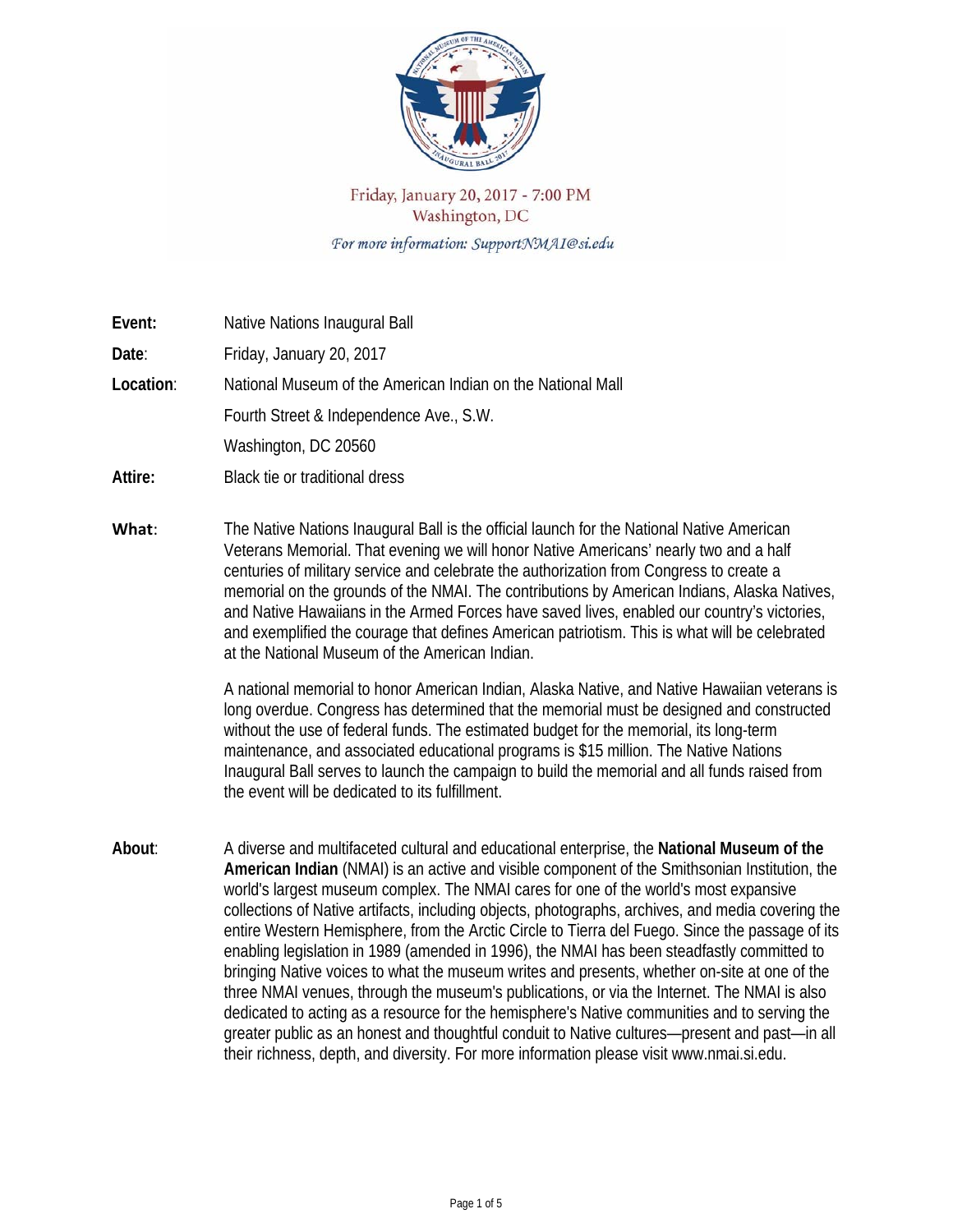

## Friday, January 20, 2017 - 7:00 PM Washington, DC

For more information: SupportNMAI@si.edu

#### SMITHSONIAN INSTITUTION NATIONAL MUSEUM OF THE AMERICAN INDIAN **2017 NATIVE NATIONS INAUGURAL BALL**

### **FRIDAY, JANUARY 20, 2017**

All funds raised from the native nations Inaugural Ball will support the National Native American Veterans Memorial. To learn more about the project, please visit www.AmericanIndian.si.edu/NNAVM

## **OPPORTUNITIES FOR SUPPORT**

#### **\$500,000 – LEAD SPONSOR**

- Exclusive use of the NMAI 4th floor spaces during the Inauguration Ceremony on January 20, 2017+
- Recognition on the Sustaining Donors Wall located in the Potomac Atrium on the 1st floor of the Museum
- Recognition as a Memorial Gold Donor to the National Native American Veterans Memorial
- 50 tickets to the Native Nations Inaugural Ball with reserved VIP seating\*
- Acknowledgement as the Lead Sponsor of the Native Nations Inaugural Ball in the invitation, program book, and from the podium
- Designee invited to participate in Native Nations Inaugural Ball speaking program
- Inside front cover, full-page sponsor statement in Native Nations Inaugural Ball program book
- Prominent logo placement on Native Nations Inaugural Ball website
- Opportunity to distribute branded gift to guests of the Native Nations Inaugural Ball
- Inclusion in all Press Releases related to the Native Nations Inaugural Ball
- Featured in social media outreach related to the Native Nations Inaugural Ball to include Facebook and Twitter
- Private tour for 10 of the Cultural Resources Center and luncheon with NMAI Director and Smithsonian leadership
- VIP invitations to select exhibition openings throughout the year with exclusive opportunities to meet the artist, collector or curator
- 6 tickets to the VIP events and dedication ceremony for the National Native American Veterans Memorial<sup>\*\*</sup>
- Acknowledgement in the Smithsonian's Annual Report
- Full-page profile in NMAI's *American Indian* Magazine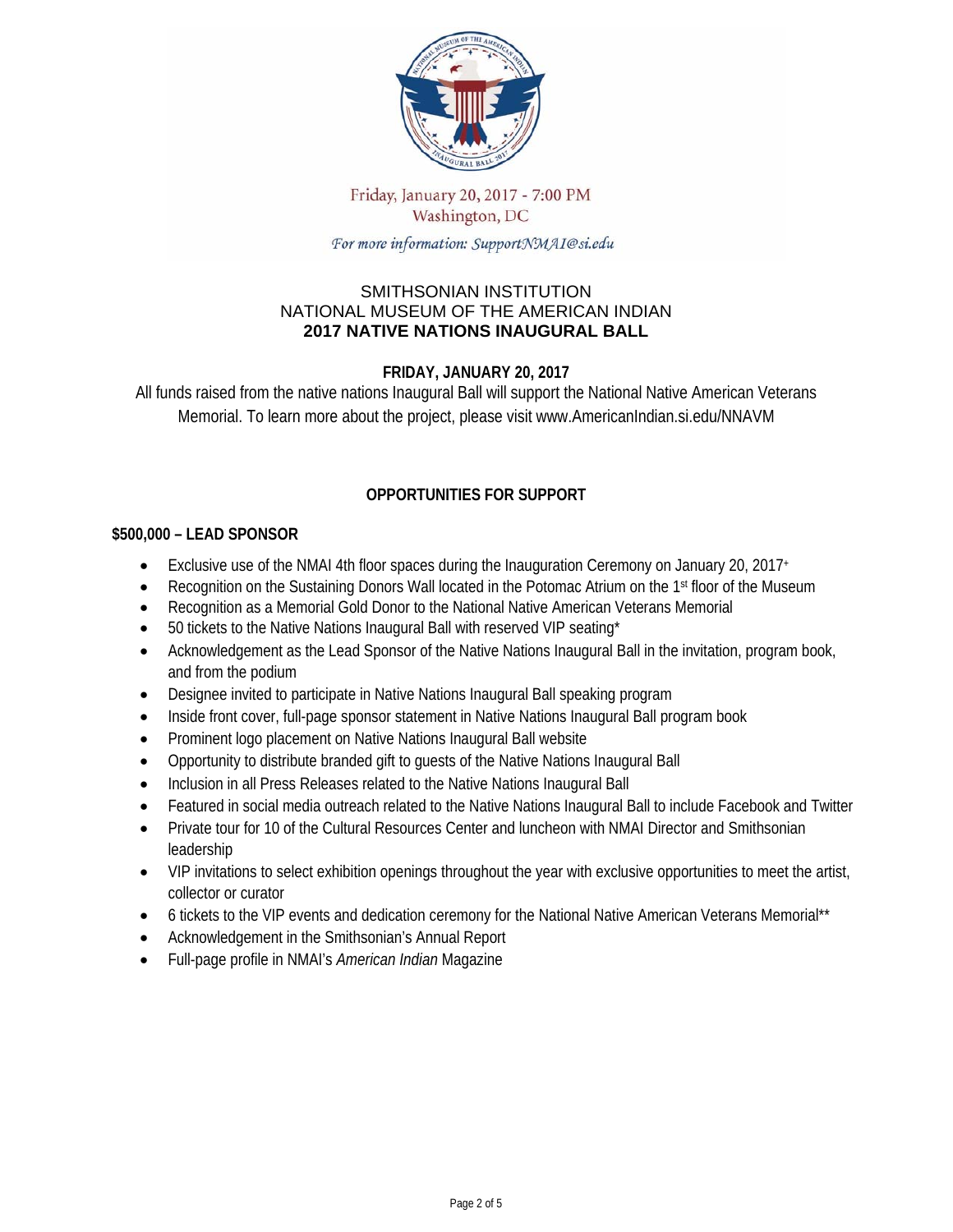

## Friday, January 20, 2017 - 7:00 PM Washington, DC

For more information: SupportNMAI@si.edu

#### **\$250,000 – PLATINUM SPONSOR**

- Recognition on the Sustaining Donors Wall located in the Potomac Atrium on the 1st floor of the Museum
- 30 tickets to the Native Nations Inaugural Ball with reserved VIP seating privileges\*
- Acknowledgement as a Platinum Sponsor of the Native Nations Inaugural Ball in the invitation, program book, and from the podium
- Designee invited to participate in Native Nations Inaugural Ball speaking program
- Full-page sponsor statement in Native Nations Inaugural Ball program book
- Prominent logo placement on Native Nations Inaugural Ball website
- Inclusion in all Press Releases related to the Native Nations Inaugural Ball
- Featured in social media outreach related to the Native Nations Inaugural Ball to include Facebook and Twitter
- Private tour for 6 of the Cultural Resources Center with Curator
- VIP invitations to select exhibition openings throughout the year with exclusive opportunities meet the artist, collector or curator
- 4 tickets to the VIP events and dedication ceremony for the National Native American Veterans Memorial\*\*
- Acknowledgement in the Smithsonian's Annual Report
- Half-page profile in NMAI's *American Indian* Magazine

#### **\$100,000 – GOLD SPONSOR**

- Recognition on the Sustaining Donors Wall located in the Potomac Atrium on the 1st floor of the Museum
- 20 tickets to the Native Nations Inaugural Ball with reserved VIP seating privileges\*
- Acknowledgement as a Gold Sponsor of the Native Nations Inaugural Ball in invitation and program book and from the podium
- Full-page sponsor statement in Native Nations Inaugural Ball program book
- Prominent logo placement on Native Nations Inaugural Ball website
- Inclusion in all Press Releases related to the Native Nations Inaugural Ball
- Featured in social media outreach related to the Native Nations Inaugural Ball, to include Facebook and **Twitter**
- VIP invitations to select exhibition openings throughout the year
- 2 tickets to the VIP events and dedication ceremony for the National Native American Veterans Memorial\*\*
- Acknowledgement in the Smithsonian's Annual Report
- Half-page profile in NMAI's *American Indian* Magazine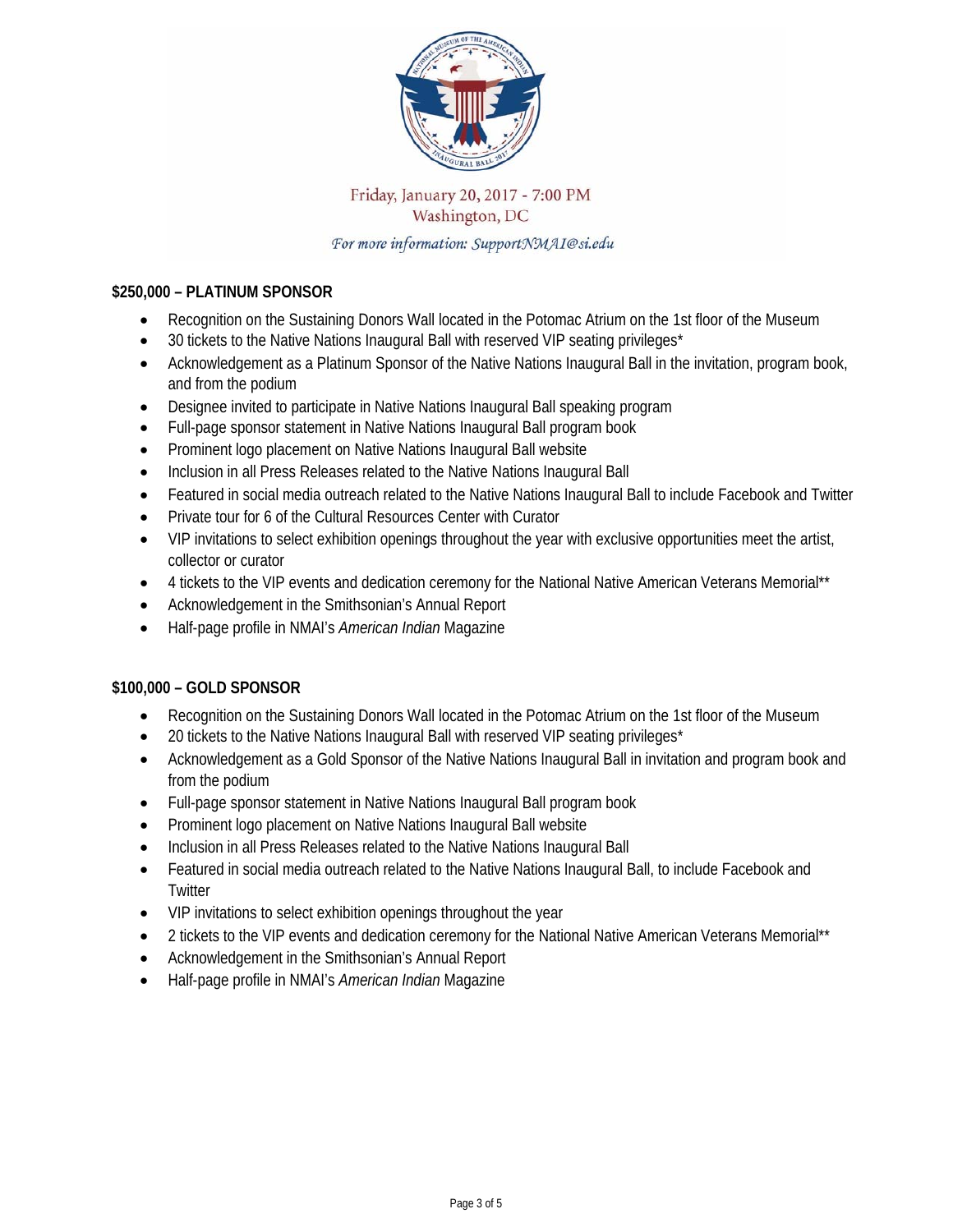

# Friday, January 20, 2017 - 7:00 PM Washington, DC

For more information: SupportNMAI@si.edu

#### **\$49,000 – SILVER SPONSOR**

- 10 tickets to the Native Nations Inaugural Ball\*
- Acknowledgement as a Silver Sponsor of the Native Nations Inaugural Ball in invitation and program book
- Full-page sponsor statement in Native Nations Inaugural Ball program book
- Listing on Native Nations Inaugural Ball website
- Featured in social media outreach related to the Native Nations Inaugural Ball, to include Facebook and Twitter
- Invitations to select exhibition openings throughout the year
- Invitations to attend the National Native American Veterans Memorial Donor and NMAI Member Reception
- Acknowledgement in the Smithsonian's Annual Report
- Recognition in NMAI's *American Indian* Magazine

#### **\$25,000 – COPPER SPONSOR**

- 8 tickets to the Native Nations Inaugural Ball\*
- Acknowledgement as a Copper Sponsor of the Native Nations Inaugural Ball in invitation and program book
- Half-page sponsor statement in Native Nations Inaugural Ball program book
- Listing on Native Nations Inaugural Ball website
- Invitations to select exhibition openings throughout the year
- Acknowledgement in the Smithsonian's Annual Report
- Recognition in NMAI's *American Indian* Magazine

#### **\$10,000 TURQUOISE SPONSOR**

- 4 tickets to the Native Nations Inaugural Ball\*
- Acknowledgement as a Turquoise Sponsor of the Native Nations Inaugural Ball in invitation and program book
- Quarter-page sponsor statement in Native Nations Inaugural Ball program book
- Listing on Native Nations Inaugural Ball website
- Invitations to select exhibition openings throughout the year
- Acknowledgement in the Smithsonian's Annual Report
- Recognition in NMAI's *American Indian* Magazine

#### **\$5,000 SUPPORTER**

- 2 Tickets to the Native Nations Inaugural Ball\*
- Acknowledgement as a Supporter of the Native Nations Inaugural Ball in the Ball program book
- Invitations to select exhibition openings throughout the year
- Acknowledgement in the Smithsonian's Annual Report

The National Museum of the American Indian is a 501(c)(3) not-for-profit organization. The Internal Revenue Service requires us to inform you of the fair-market value of sponsorship benefits; the balance supports the National Native American Veterans Memorial Project and is tax*deductible to the fullest extent allowed by law:* 

\*The exclusive use of the NMAI 4th floor spaces during the Inauguration Ceremony on January 20, 2017 is \$20,000.

*\*The fair market value of each Native Nations Inaugural Ball ticket used is \$200.*

\*\* The fair market value of each VIP National Native American Veterans Memorial Events and Dedication ticket used is \$200.